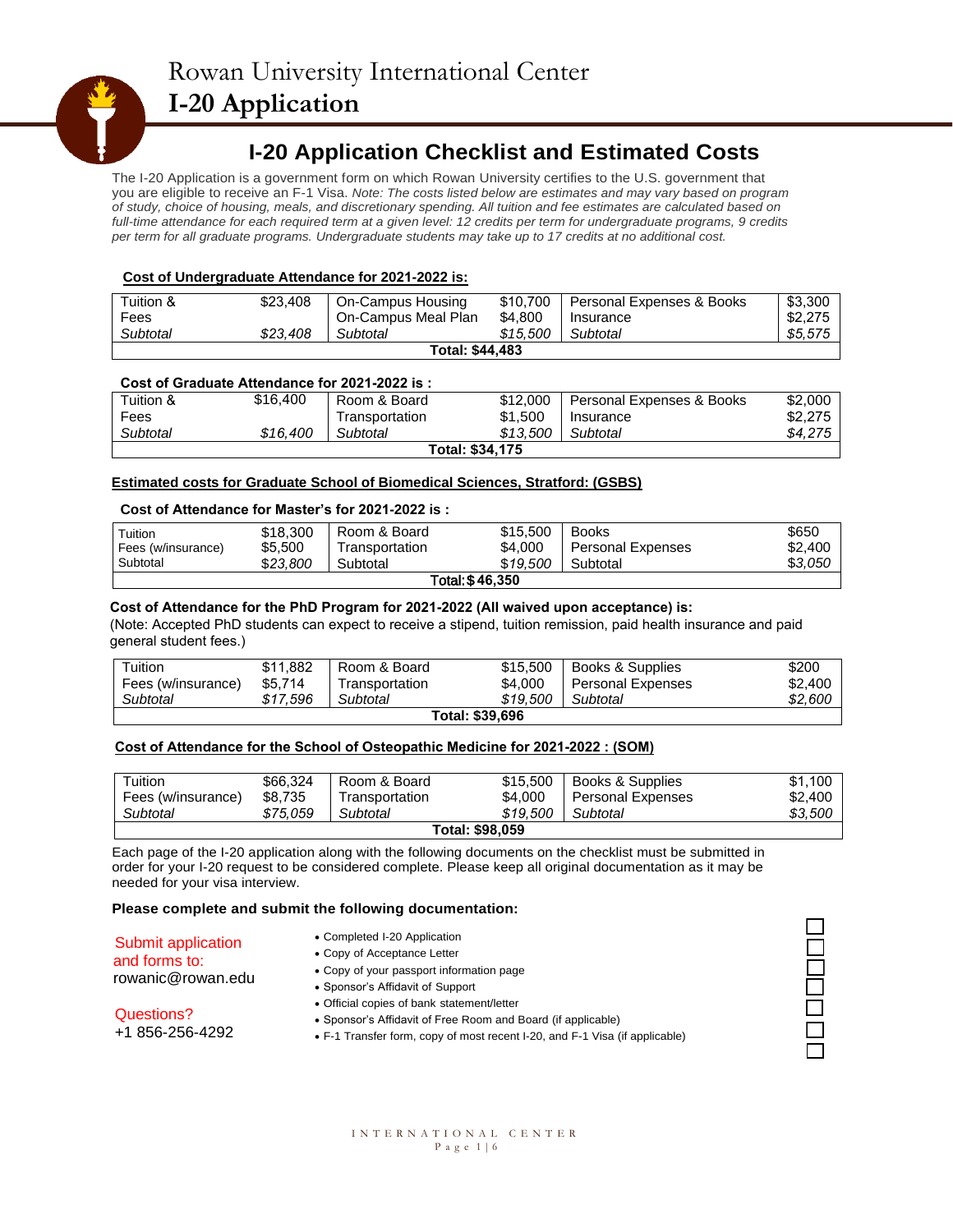**Rowan University** 

# **I-20 Application Overview**

An international student must be able to prove adequate resources to cover the minimum annual expenses for the entire program of study at Rowan. To receive your I-20, and subsequently be able to apply for an F1 visa, you are required to show evidence that funds are available to cover one year's minimum expenses and evidence that sufficient funds will be available for *every year* of the program.

**What is a sponsor?** *A sponsor is your source of financial support while you are studying in the U.S.*

- A sponsor may be one or more family members, friends, or organizations.
- Free room and board counts as financial support: A person who is giving you free room and board may also be considered a sponsor. This sponsor must submit a notarized *'Sponsor's Affidavit of Free Room and* Board'.

#### **Documents required to prove financial support:**

- Copy of Bank Statement which must be in the sponsor's name and must be in English.
- The individual or combined account balance(s) must be an amount greater or equal to the total listed under your applicable degree level on page 1 of the I-20 application. If you submit an electronic copy, please keep the original for your visa interview.
- The copy of bank statement must be dated within six months of your submitting the I-20 request.

#### **The following will NOT be accepted:**

- Funds from investments and property
- Letters that do not reflect the actual numerical balance in the account(s).

#### **Dependents**

If your spouse and/or children will accompany you as F-2 dependents, please list them here. Students with accompanying families must provide additional financial support for each dependent**. (\$5,000 for spouse and/or \$3,750 for each child, per year).** Parents and other relatives may NOT be listed as dependents.

| Please list any accompanying dependent(s) below: | $\Box$ I am <b>NOT</b> bringing any dependents |
|--------------------------------------------------|------------------------------------------------|
|                                                  |                                                |

| <b>Last (Family) Name</b> | <b>First Name</b> | Date of Birth | <b>Country of Citizenship</b> | Relationship |
|---------------------------|-------------------|---------------|-------------------------------|--------------|
|                           |                   |               |                               |              |
|                           |                   |               |                               |              |
|                           |                   |               |                               |              |

#### **Important Notes:**

 Please visit<https://www.fmjfee.com/i901fee> for more information about SEVIS fee. Each student issued an initial Form I-20 is responsible for paying this fee to SEVP. Transfer students are an exemption.

**By signing my name to this form, I certify that the information given on this I-20 application is an accurate and true statement of my arrangements for financing my studies at Rowan University. Attached with this application are official copies of bank statement/letter, sponsor's proof of income, sponsor's affidavit of support. I also acknowledge that Rowan University requires that all students subscribe to mandatory health insurance as dictated by state and federal law.**

**Student's Signature The Contract Printed Name Contract Printed Name Contract Printed Name Contract Printed Name Contract Printed Name Contract Printed Name Contract Printed Name Contract Printed Name Contract Printed Name**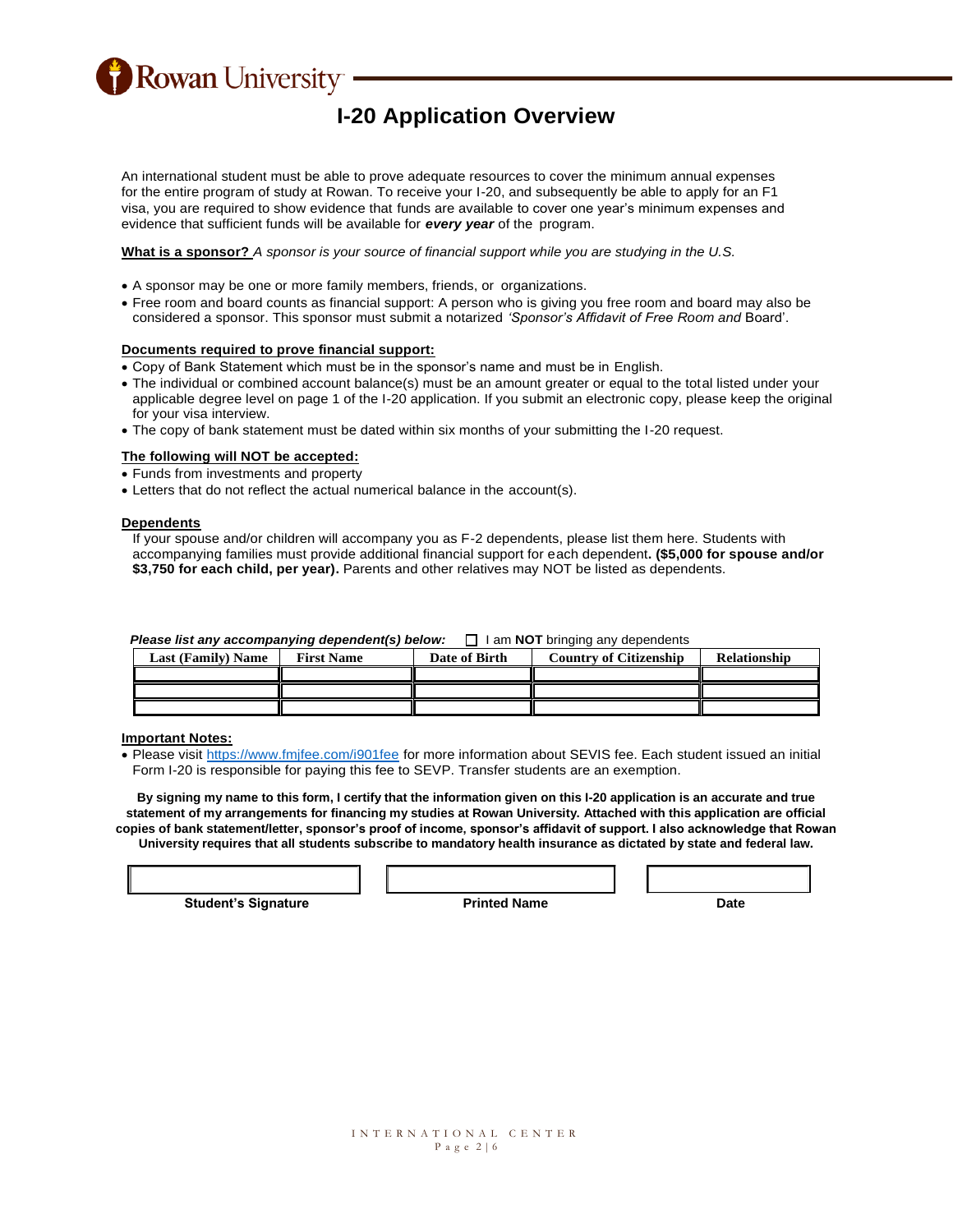

**Personal Information**

| <b>Full Legal Name</b>                                                                                                                             |                                                                                                            |
|----------------------------------------------------------------------------------------------------------------------------------------------------|------------------------------------------------------------------------------------------------------------|
| Last (Family):<br>First:                                                                                                                           | <u>Middle:</u>                                                                                             |
|                                                                                                                                                    |                                                                                                            |
| Date of Birth (mm/dd/yyyy):                                                                                                                        | City of Birth:<br>Sex:                                                                                     |
| Country of Birth:                                                                                                                                  | Country of Citizenship:                                                                                    |
| <b>Permanent/Foreign Address</b>                                                                                                                   | <b>Local (US) Address</b>                                                                                  |
| <b>Street Address:</b>                                                                                                                             | <b>Street Address:</b>                                                                                     |
|                                                                                                                                                    |                                                                                                            |
| City:                                                                                                                                              | City:                                                                                                      |
| Province/State:                                                                                                                                    | Province/State:                                                                                            |
| Country:                                                                                                                                           | Country:                                                                                                   |
| Zip:                                                                                                                                               | Zip:                                                                                                       |
| Email Address:<br>Telephone #                                                                                                                      | Cell (Mobile) #                                                                                            |
|                                                                                                                                                    |                                                                                                            |
| Intended Level of Studies: Undergraduate                                                                                                           | Graduate                                                                                                   |
| Intended Major:                                                                                                                                    | Intended Minor:                                                                                            |
|                                                                                                                                                    |                                                                                                            |
| Are you currently residing in the US? $\Box$ Yes<br>No                                                                                             |                                                                                                            |
| If yes, what is your current immigration status (visa type):<br>Do you plan to live on-campus? $\Box$ Yes $\Box$ No<br>Special note:               |                                                                                                            |
|                                                                                                                                                    | Undergraduate freshmen (first year students) are required to live on-campus. For special exemptions to the |
| policy, please refer to www.rowan.edu/rluh.<br>If residing on-campus, you must complete the Housing Reservation Form and submit it to<br>$\bullet$ |                                                                                                            |
| housingquestions@rowan.edu (send copy to rowanic@rowan.edu).                                                                                       |                                                                                                            |
| <b>Status</b><br><b>Student is requesting:</b>                                                                                                     |                                                                                                            |
| $\Box$ Initial I-20 - Admission type: $\Box$ Freshman Undergraduate                                                                                | Graduate                                                                                                   |
| Change of Status - Current visa category/type:                                                                                                     |                                                                                                            |
| Change of Educational Level at Rowan (Must submit copy of Acceptance Letter from department)                                                       |                                                                                                            |
| Reinstatement to F1 status                                                                                                                         |                                                                                                            |
| Transfer - Name of current college/university:                                                                                                     | Are you already in the US on an<br>F-1 visa? $\Box$ Yes $\Box$ No                                          |
|                                                                                                                                                    |                                                                                                            |
| NOTE: If you plan to travel outside the US before classes begin, please provide the dates of travel:                                               |                                                                                                            |
| Receiving Your I-20: Please indicate how you would like to receive your I-20                                                                       |                                                                                                            |
| By mail through E-Ship Global<br>OR<br>Pick up by (name):                                                                                          | Telephone #                                                                                                |
|                                                                                                                                                    |                                                                                                            |
|                                                                                                                                                    |                                                                                                            |

I N T E R N A T I O N A L C E N T E R P a g e 3 | 6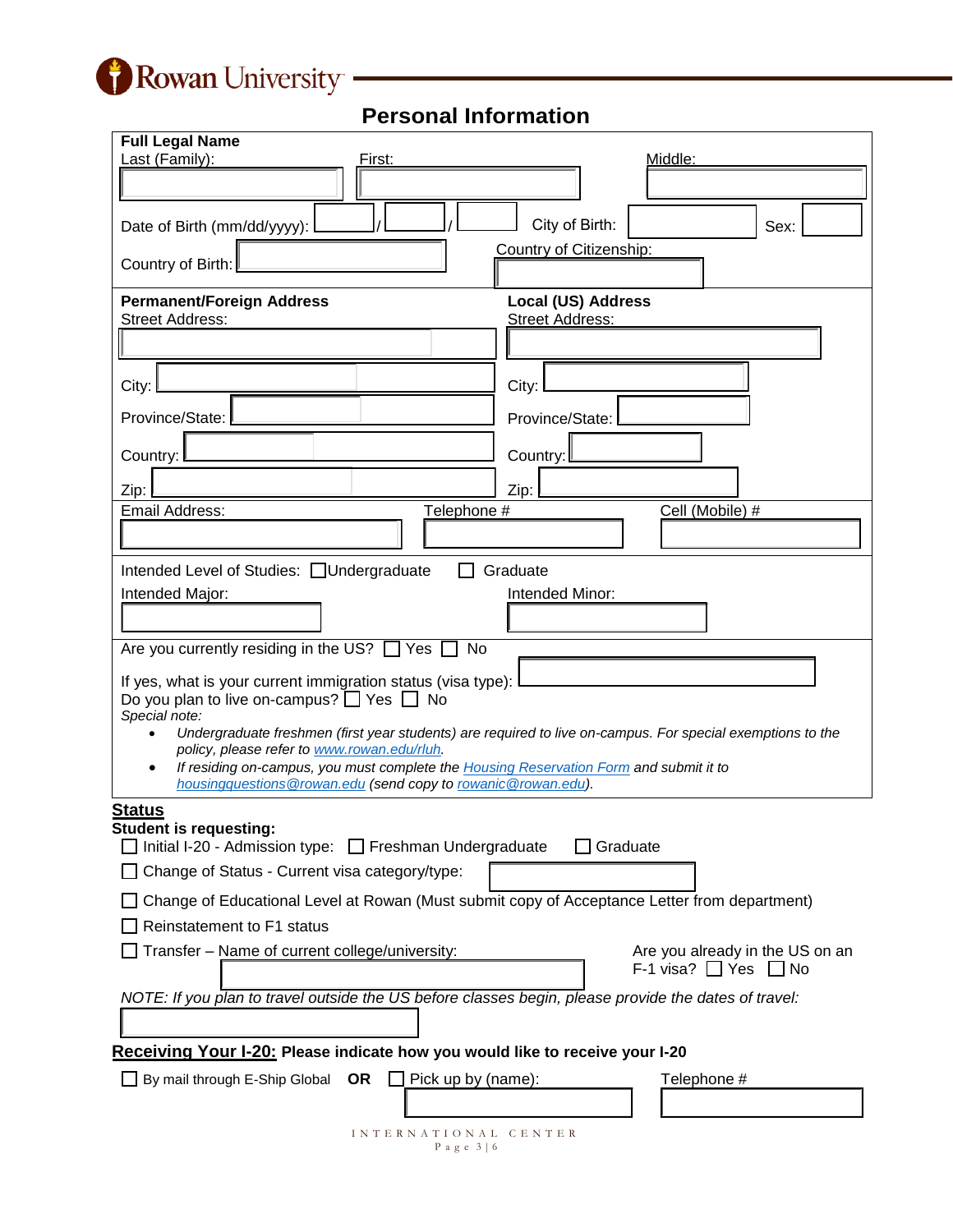

# **Sponsor Affidavit of Support**

*This form must be completed by the sponsor who will provide the student with the support during the student's course of study at Rowan University. If you have more than one sponsor, please copy this form and have it completed by each sponsor, and return it with your application.*

|             | <b>Part A: Sponsor Information</b>                                                                     |
|-------------|--------------------------------------------------------------------------------------------------------|
|             | hereby certify that I am able, and willing, and do promise that I will support<br>(Print Sponsor Name) |
|             | Iwith the minimum amount of<br>my<br>(Name of Student)<br>(Relationship to Student)                    |
| <b>US\$</b> | for his/her tuition, fees, and living expenses for every year of study.                                |
| I am a:     | US Permanent Resident   Other: (Please specify)<br>US citizen<br>$\mathbf{L}$                          |
|             | My permanent address is:<br>(Number/Street)                                                            |
|             | (City)<br>(Zip Code)<br>(State)<br>(Country)                                                           |

 $\Box$  I have attached a bank statement/letter and proof of my income to prove that the promised financial resources are available to me.

#### **Part B: Affirmation of Oath**

I hereby affirm or swear that the information I have given above is true and correct.

| Print Name of Sponsor | Date |
|-----------------------|------|
|                       |      |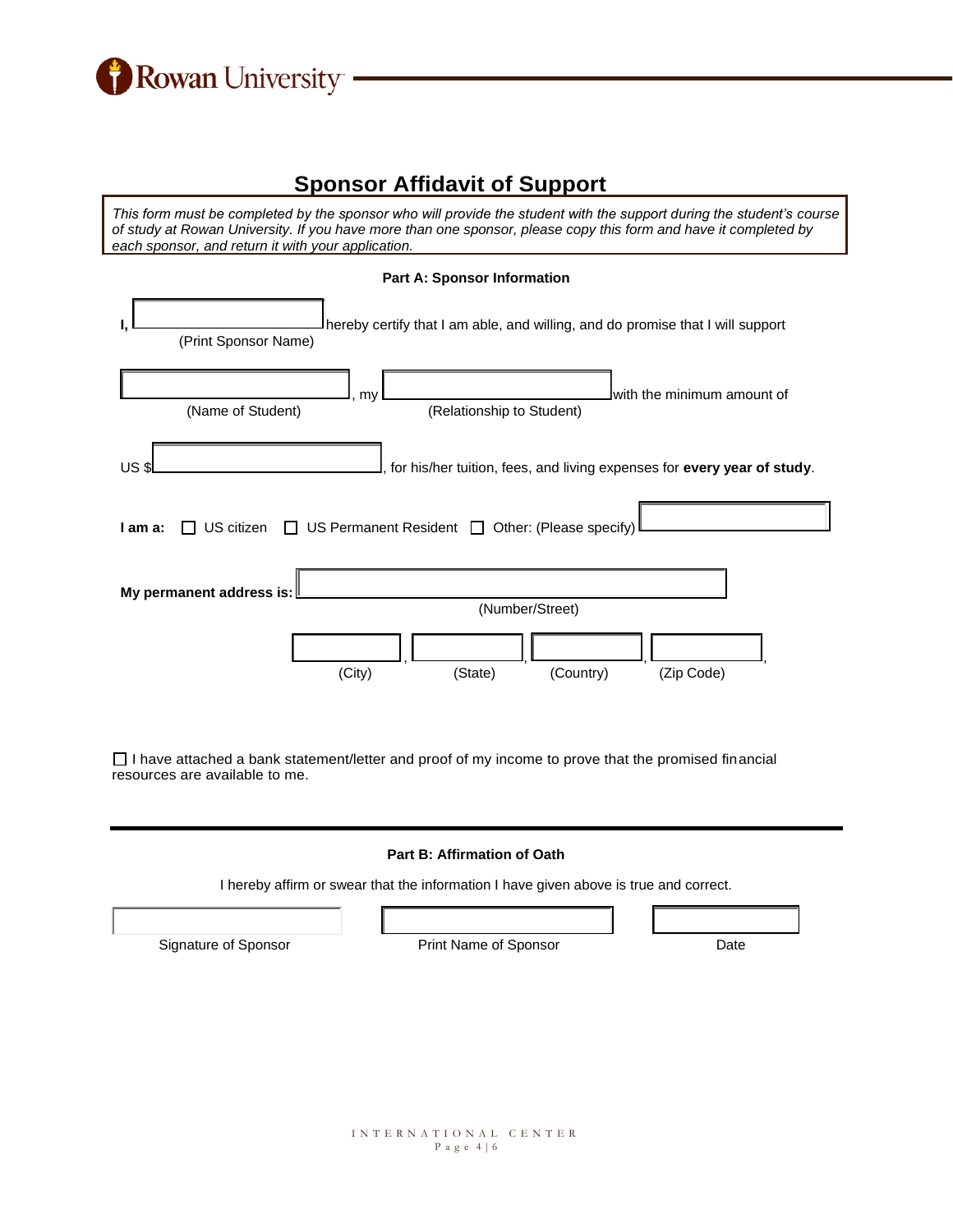Rowan University

## **Sponsor Affidavit of Free Room and Board**

(If Applicable)

This form must be completed by the sponsor who will provide the student with free room and board during the student's course of study at Rowan University. Your room and board sponsor must live within commuting distance from Rowan University.

The **Mandatory Housing Policy** of Rowan University states that all unmarried, full-time, undergraduate students, under the age of 21, who will not be living in a residence of their parents or legal guardian, must reside within university housing until completion of four full-time semesters or 58 credits. To be exempt from this mandatory policy, a student must be: 21 or older, **or** married/part of legal domestic partnership, **or** reside with a parent or legal guardian within a 40 mile radius of the university.

 Students must submit a notarized **Statement of Student Residence**. Please download this form at <http://www.rowan.edu/studentaffairs/reslife/documents/documents/CommuterFrom.pdf>

| Part A: Room and Board Information<br>hereby certify that I am able, and willing, and do promise that I will support<br>(Print Sponsor Name)                                            |  |  |  |
|-----------------------------------------------------------------------------------------------------------------------------------------------------------------------------------------|--|--|--|
| lwith the minimum amount of<br>mv<br>(Relationship to Student)<br>(Name of Student)                                                                                                     |  |  |  |
| US<br>, for Room and Board every year of study.<br>Note: This amount should be \$15,500 for Undergraduates, \$13,500 for Glassboro Graduates, \$19,500 for<br>GSBS and \$19,500 for SOM |  |  |  |
| $\Box$ US Permanent Resident $\Box$ Other: (Please specify)<br>US citizen<br>I am a:<br>My permanent address is:<br>(Number/Street, City, State, Country, Zip Code)                     |  |  |  |
| Do you live at the address listed above? $\Box$ Yes OR<br>No                                                                                                                            |  |  |  |

## **Part B: Affirmation of Oath**

I hereby affirm or swear that the information I have given above is true and correct.

Signature of Sponsor Print Name of Sponsor Date